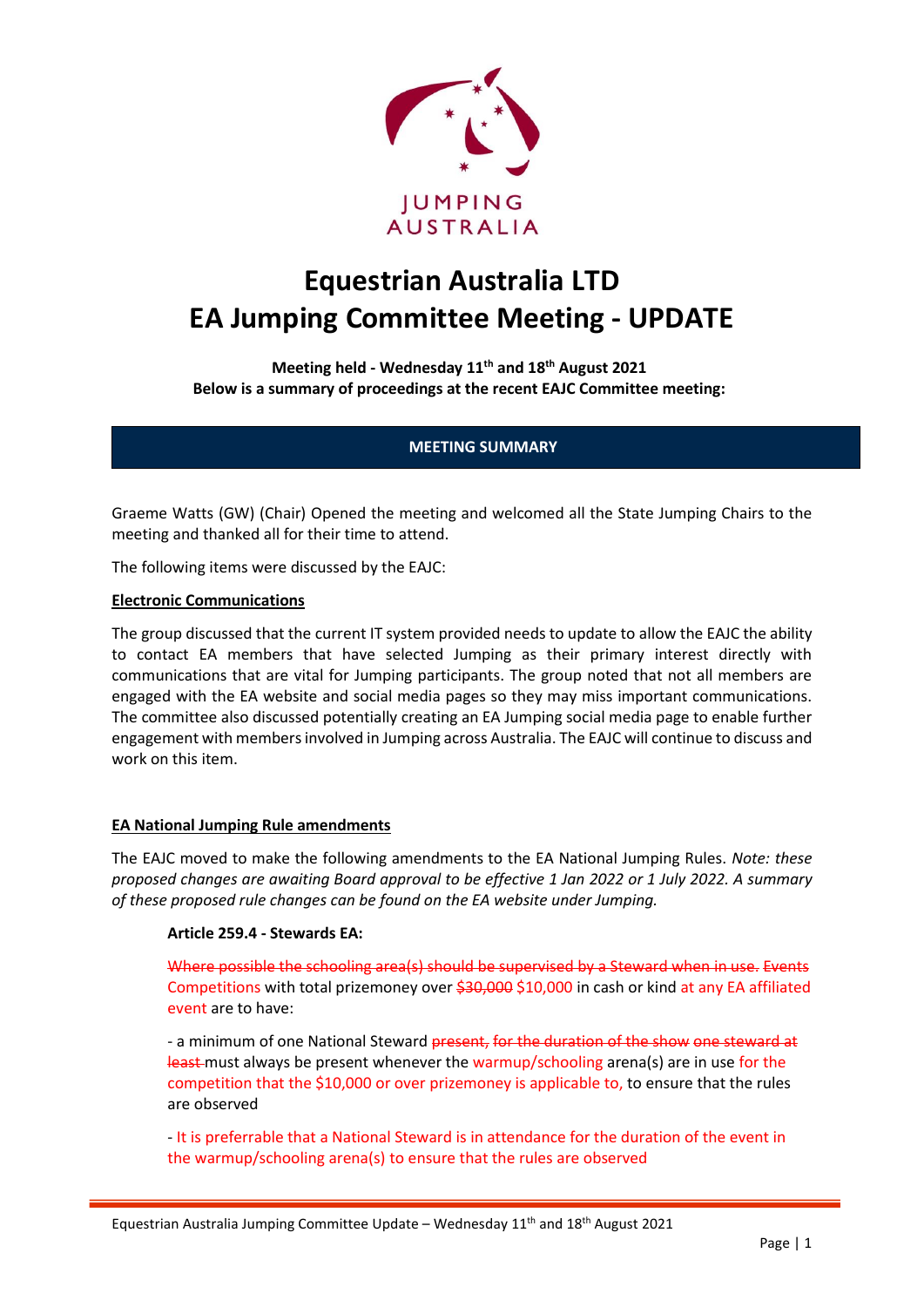This proposed rule change was discussed at length by the EAJC, EAJC Stewards and Judges working groups, and the State Jumping Committees. The proposed rule change was suggested as a tool to combat the presenting issue of riders demonstrating bad and unethical riding behaviours and standards specifically relating to horse welfare. The EAJC noted that to combat this issue Stewards in the sport needed to be active in their roles as having more Stewards in the sport would not necessarily stop the issue from presenting if the Stewards were not actioning the issue when it occurs. The EAJC agreed that the best way to deter the behaviours occurring was for Officials and Stewards to enforce the rules that are in place now for these situations, as then the incidents would be managed and reduce future occurrences. The EAJC also noted that more education needed to be provided to Stewards to equip them with knowledge to action the incidents. The proposed rule amendment is as above and is effective 1 July 2022 (*when approved by the EA Board).*

**EA General Regulations** 

**Chapter I**

**Equestrian Activity, Events and Competitions** 

**Article 100 – EA Activity Classification**

1.04m and below base registration is required

This proposed rule change was discussed at length by the EAJC and the State Jumping Committees. The EAJC discussed requiring a base registration as is costly for participants only competing once or twice a year in EA affiliated events and States set their own registration fees. However, the EAJC felt that it was vital for the sport to be able to track what horses were participating in the sport Nationally as there is currently no other way to track this. The EA general regulations stipulate that a horse registration is *encouraged and can be enforced (for bio-security purposes)* for 1.04m and below. The EAJC moved that the General Regulations be amended as outlined above. This proposed rule amendment is to be effective 1 Jan 2022 (*when approved by the EA Board).* 

# **Article 275 – EA Futurity, Stars of the Future and Future Stars classes**

No class can be called a Futurity, Stars of the Future, Future Stars unless it meets the following criteria.

1. The height is a recommendation depending on the ground, could be 1.25/1.30m first round. Jump off at 1.40m. Width: round 1 maximum of 1.50m, triple bar 1.70m; jump off 10cms more.

2. recommendation – a Liverpool is included

3. For Horses that are 6yrs, 7yrs or 8yrs from the date of birth at the time of competition, there is no point restriction. For the calendar year 2022 horses that are 9yrs from the date of birth at the time of competition may compete.

As a result of lockdowns in various states across Australia, and the subsequent cancellation of events over the past 18monts and continuing, many horses that would have qualified as Futurity horses will now be too old for those classes. While this is not true for all states, both VIC and NSW have had extended lockdown and many major national events have been cancelled, meaning many of those horses may not have had the runs to jump straight into mini prix classes. This is particularly important because the majority of larger shows do not cater for horses at the 1.20m-1.30m level that do not qualify for Futurity classes. The EAJC moved that the above outlined rule amendment become effective 01 Jan 2022. (*To be approved by the Board)*